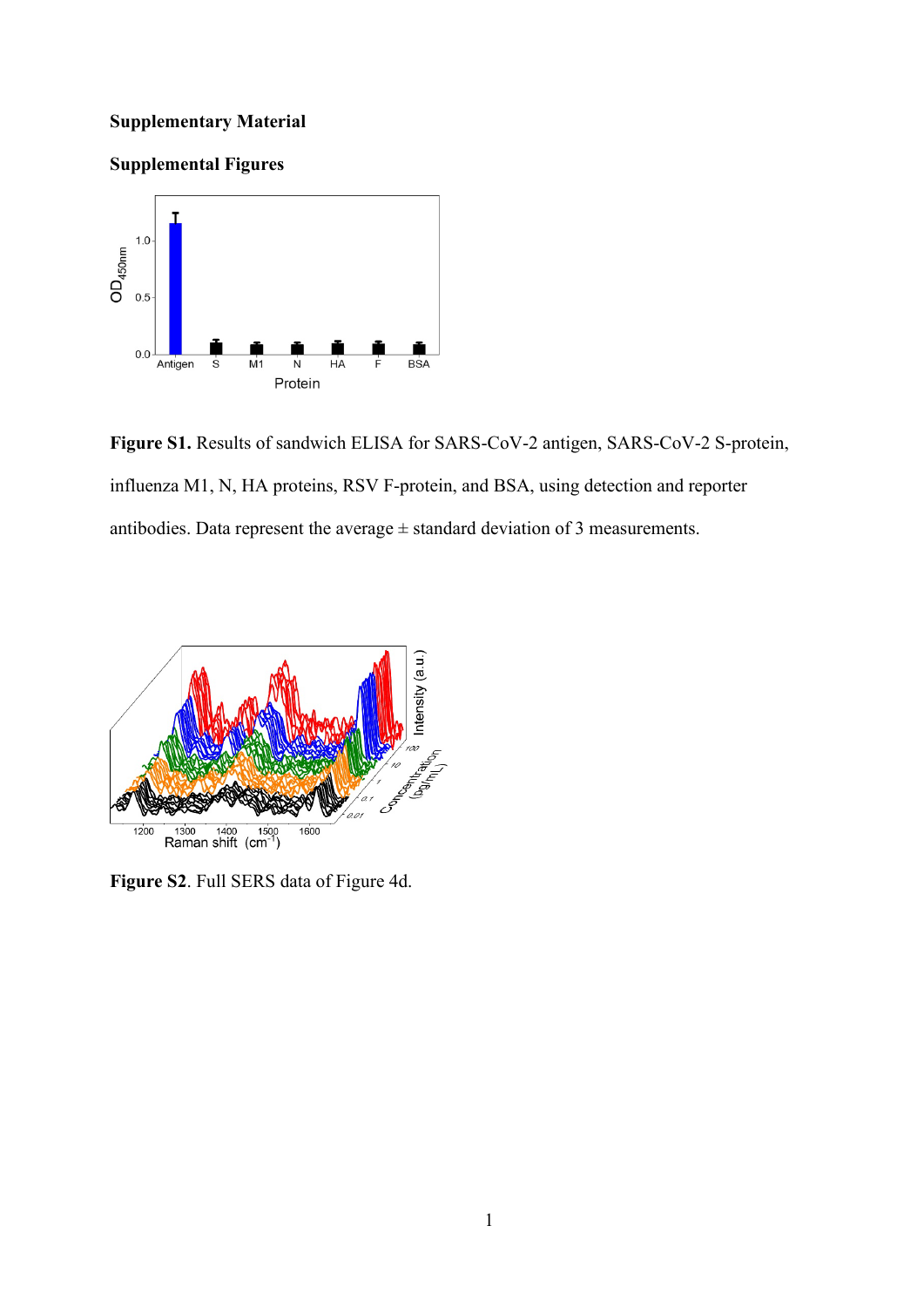

Figure S3. A plot of 1170 cm<sup>-1</sup> band intensity as a function of SARS-CoV-2 concentration. The blue line is linearly fitted. Data represent the average  $\pm$  standard deviation from 10 measurements.



**Figure S4**. Full SERS data of Figure S3.



**Figure S5.** SERS spectra of MGITC measured from hollow Au NP-assembled magnetic beads after detection of SARS-CoV-2 (0 to 2×106 Copy number/mL) in human nasopharyngeal aspirate samples.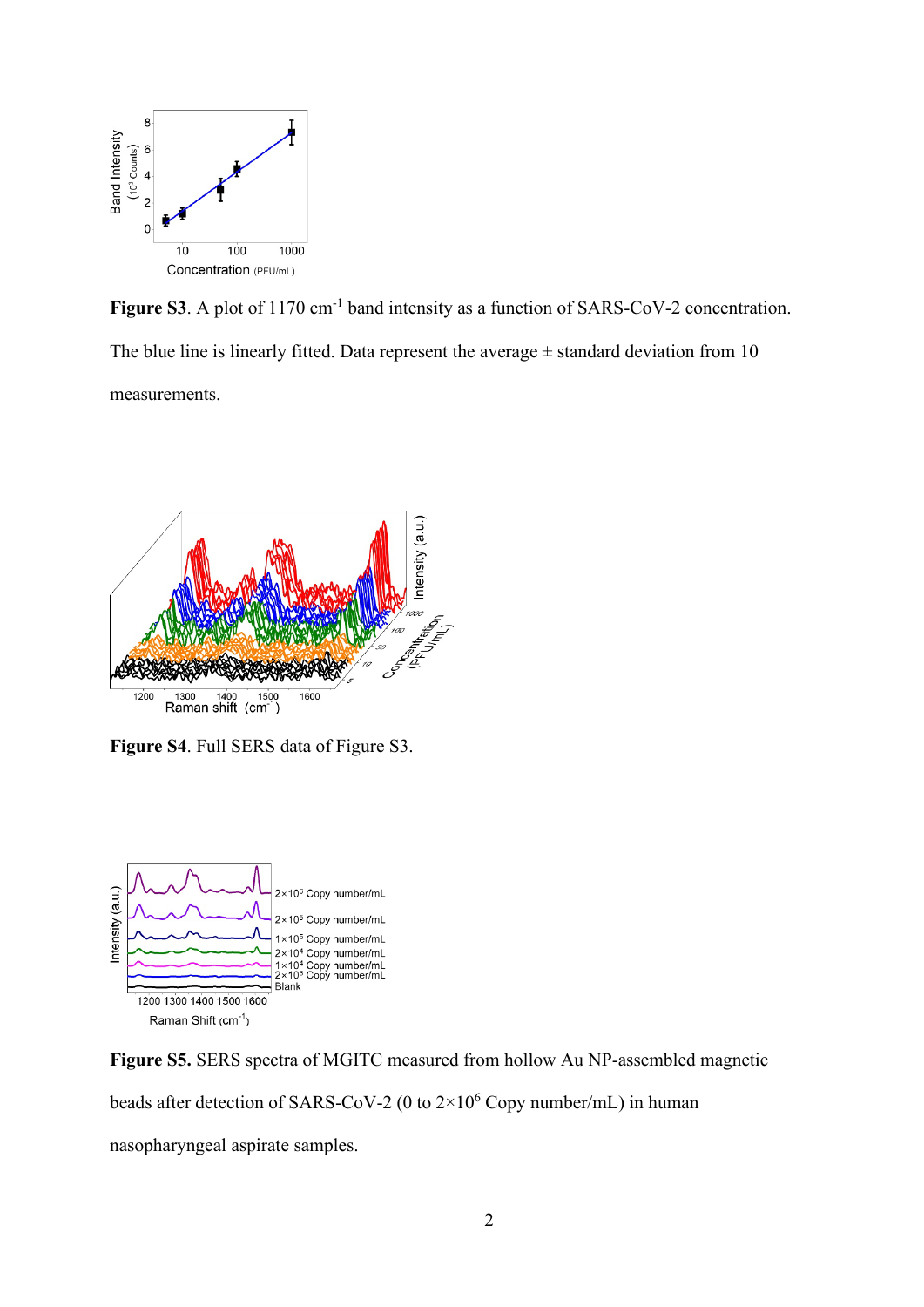

**Figure S6**. SERS spectra of MGITC measured from the hollow Au NP-assembled magnetic beads (red) and Au NP-assembled magnetic beads (black) after the detection of the SARS-CoV-2 antigen (1 ng/mL).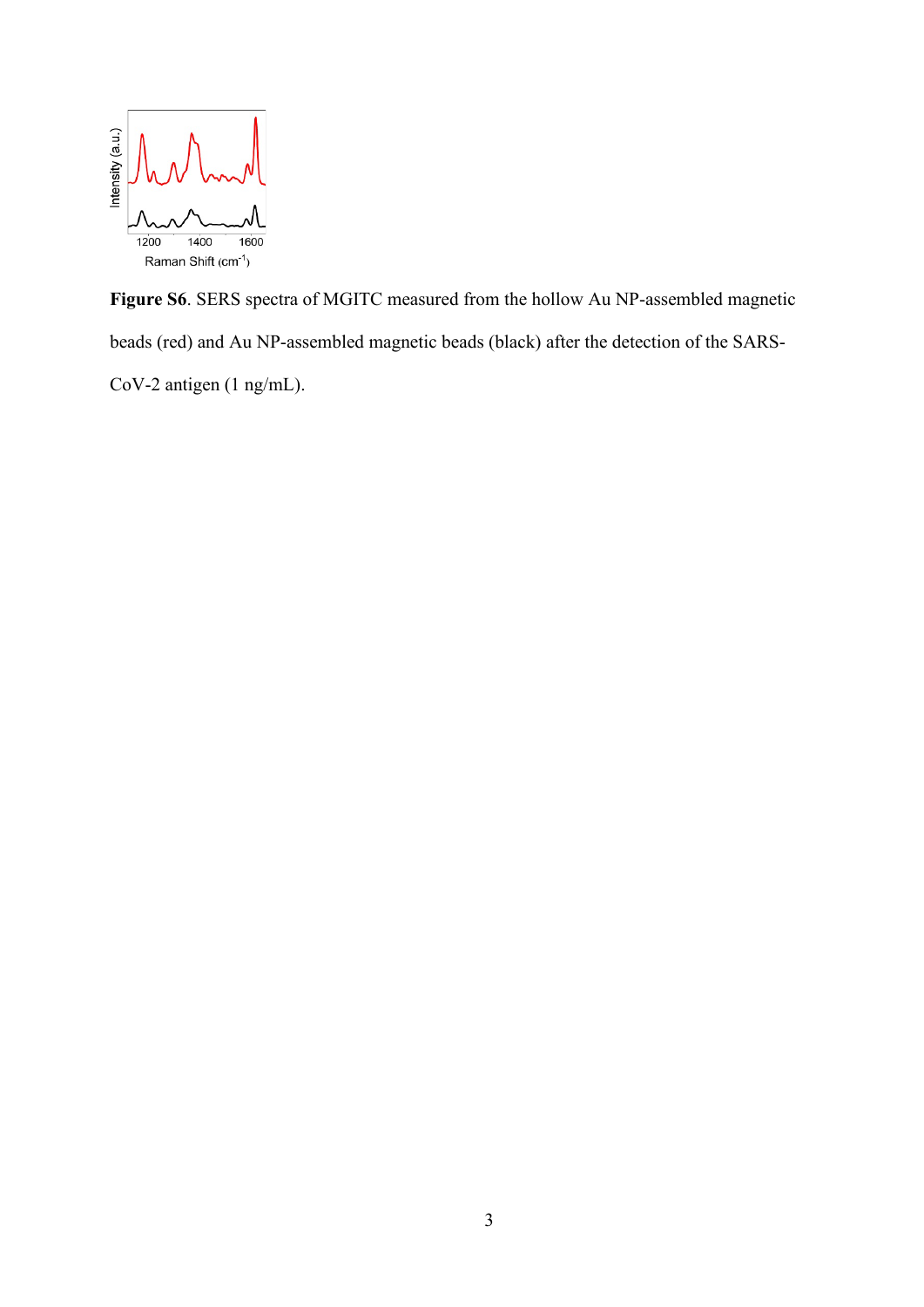## **Supplemental Tables**

| <b>Clinical sample</b> | RT-qPCR (Ct value) |                 |  |
|------------------------|--------------------|-----------------|--|
|                        | <b>RdRp</b>        | <b>Envelope</b> |  |
| $\mathbf{1}$           | 32.69              | 32.08           |  |
| $\overline{2}$         | 33.85              | 33.02           |  |
| $\overline{3}$         | 26.14              | 25.75           |  |
| $\overline{4}$         | 22.86              | 21.37           |  |
| 5                      | 34.28              | 33.57           |  |
| 6                      | 34.85              | 34.67           |  |
| $\boldsymbol{7}$       | 32.35              | 31.55           |  |
| 8                      | 31.73              | 32.47           |  |
| 9                      | 30.74              | 30.18           |  |
| $10\,$                 | 31.37              | 31.38           |  |
| $11\,$                 | 31.02              | 30.55           |  |
| 12                     | 31.79              | 31.75           |  |
| 13                     | 35.54              | 34.55           |  |
| $14$                   | 28.21              | 27.92           |  |
| 15                     | 32.39              | 31.08           |  |
| 16                     | Not detected       | Not detected    |  |
| 17                     | Not detected       | Not detected    |  |
| 18                     | Not detected       | Not detected    |  |
| 19                     | Not detected       | Not detected    |  |

**Table S1.** RT-qPCR results of the clinical samples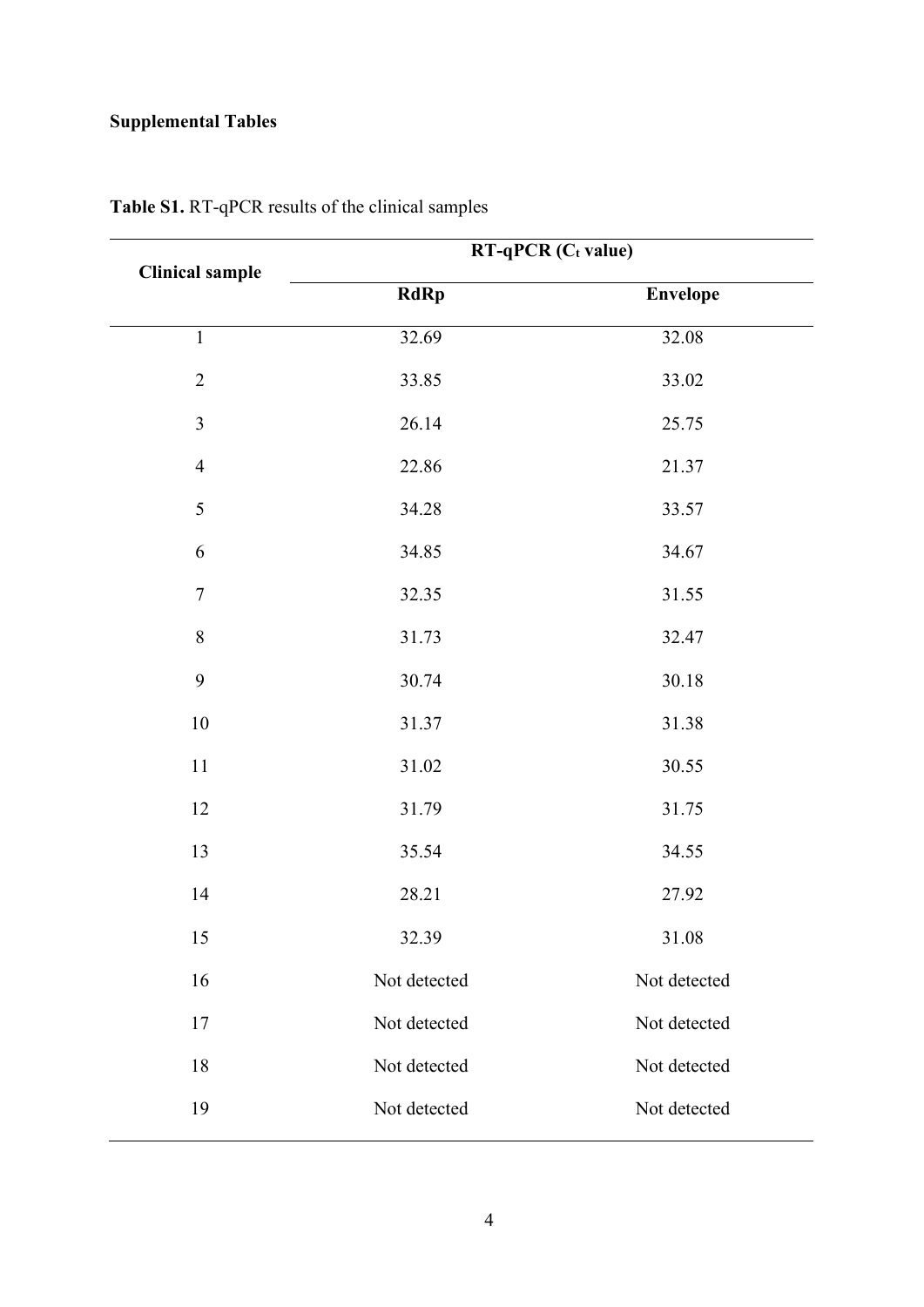| Name               | LOD (PFU/mL) |
|--------------------|--------------|
| Abbot              | 88           |
| RapiGEN            | 880          |
| Healgen            | 88           |
| Coris BioConcept   | 880          |
| R-Biopharm         | 88           |
| Nal von miden      | 88           |
| Roche-SD Biosensor | 88           |
| Innova             | 100          |
|                    |              |

**Table S2.** LODs of the commercially available SARS-CoV-2 antigen diagnostic kits (Corman et al., 2021)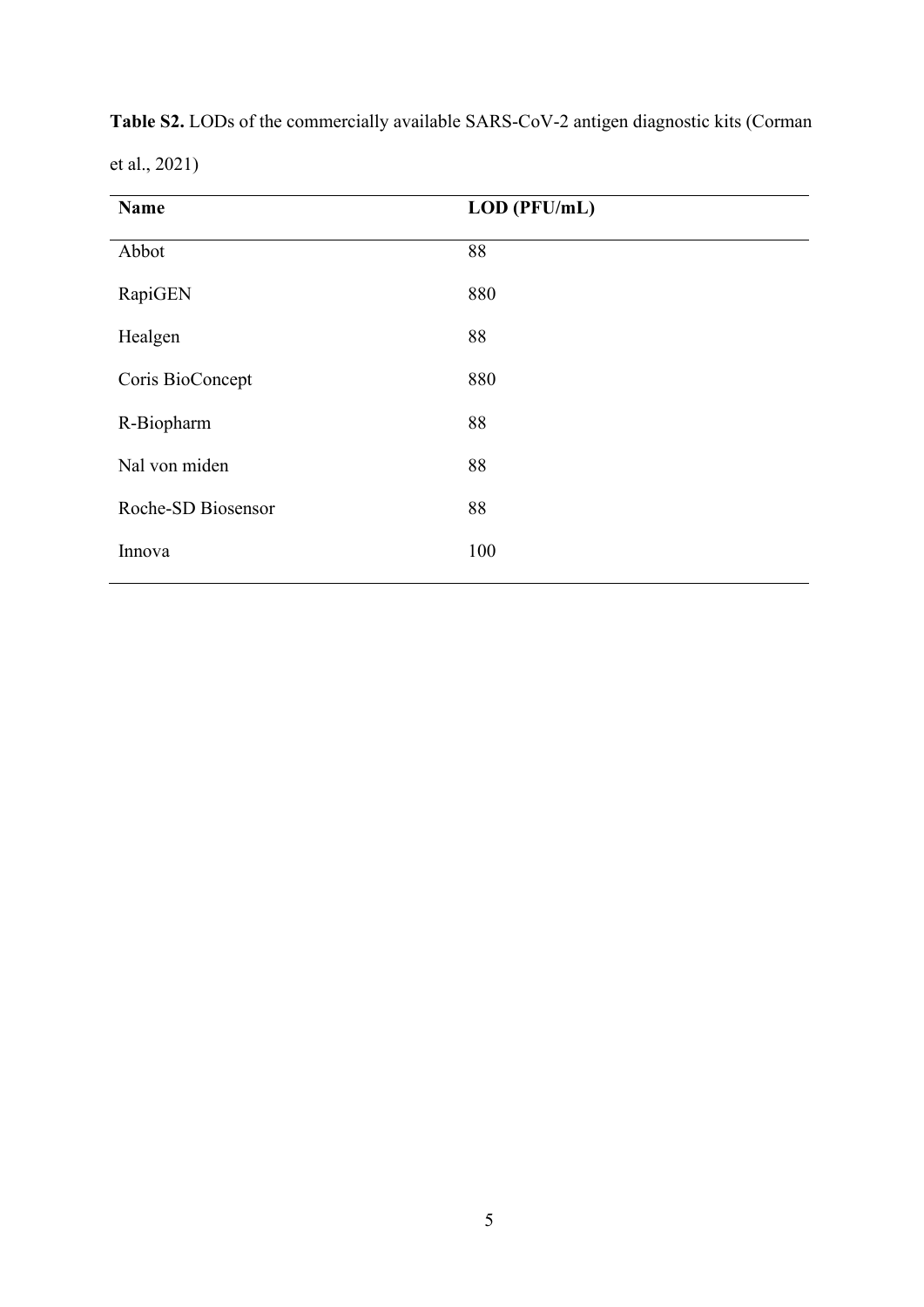| <b>Method</b>                | <b>LOD</b>                             | <b>Time</b>      | Reference                    |
|------------------------------|----------------------------------------|------------------|------------------------------|
| Field effector<br>transistor | 16 PFU/mL                              | 1 <sub>h</sub>   | Seo et al., 2020             |
| <b>SERS</b>                  | 18 virus<br>particles/mL               | 5 min            | Pramanik et al.,<br>2021     |
| Electrochemical              | $5.5 \times 10^5$ PFU/mL               | 45 min           | Mojsoska et al.,<br>2021     |
| Nanoplasmonics               | 370 virus<br>particles/mL              | $15 \text{ min}$ | Huang et al., 2021           |
| Strip                        | $1 \times 10^3$ TCID <sub>50</sub> /mL | $15 \text{ min}$ | Zhang et al., 2020           |
| <b>ELISA</b>                 | $8 \times 10^3$ PFU/mL                 | $80 \text{ min}$ | Barlev-Gross et al.,<br>2021 |

**Table S3.** LODs of the SARS-CoV-2 antigen detection methods